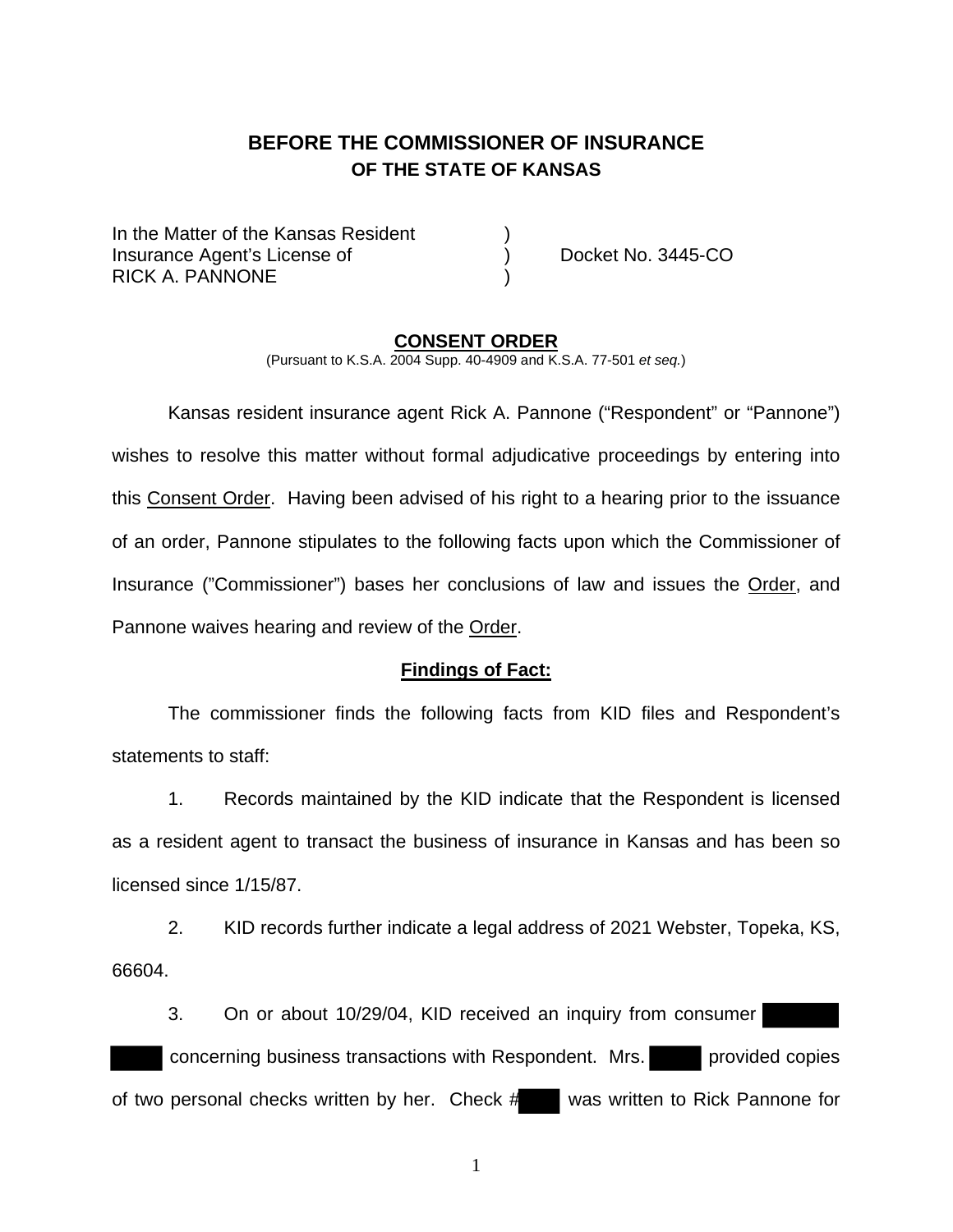\$1,948.00 and was dated September 18, 2004. Check #4216 was written to "American Equity" for \$130,000.00 and dated September 17, 2004. Mrs. was not certain what she had purchased.

 4. KID requested a written response from Respondent and one from American Equity Investment Life Insurance Company ("American Equity").

 5. Respondent did not provide a written response to KID although he was in contact with KID by telephone.

 6. American Equity replied and provided a copy of a "Future Gold Equity Indexed Annuity" contract that Mrs. and her husband, purchased on September 18, 2004 for \$130,000.00. The contract was issued on September 23, 2004. As well, American Equity included a copy of an undated, typed letter signed by Laura M. Logan explaining that her check for \$1,948.00 was a gift to Respondent and indicating her desire to withdraw the formal complaint that she filed with KID.

 7. There was no written agreement between the Logans and Respondent specifying the amount of any compensation that would be paid to Respondent.

 8. In an interview with KID representatives on March 3, 2005, Respondent described the following events: Respondent had an eighteen year relationship with Mrs.

 Mrs. was like a "second mother" to Respondent until her death in August 2004. When husband, and died received death benefits from an annuity. Respondent subsequently sold insurance products to Mrs. Following Mrs. death, Respondent met with her son, and his wife, **regarding proceeds from Mrs.** estate.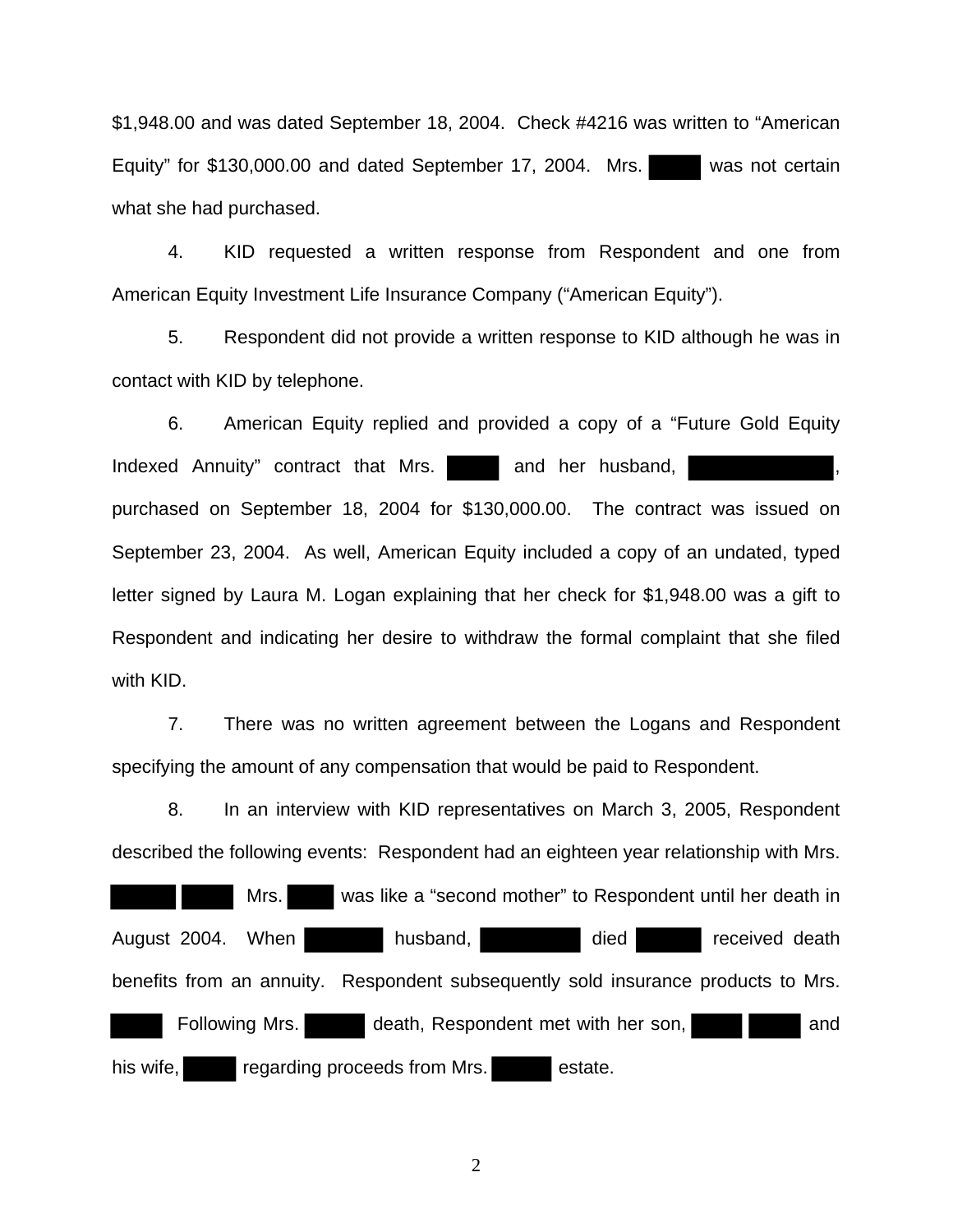9. Respondent stated that he knew  $\parallel$  and were "very slow," but he "didn't realize" to what extent until he met with them. Respondent also described the as "down home folk" and stated that "they could be overwhelmed easily." The were very nervous about impending retirement. In looking at the financial situation, Respondent expressed concern to them about the extent of their credit card debt – approximately \$60,000.00 – and vehemently urged them to pay off the high-interest credit card debt. Respondent stated that he instructed the "up front to get advice from a lawyer and get their debt and taxes paid." The however, did not want to pay off all of the credit card debt and, apparently, did not obtain legal advice. Respondent recommended the purchase of an annuity. wrote a check for \$130,000.00 for the purchase of an annuity. A check for \$1,948.00 was written to Respondent to compensate him for his efforts in helping the secure death certificates for Ms. dividing up property left by Ms. and his sister, and "going through accounts." Respondent stated that "I'm not a certified financial planner…never was."

 10. At some point after Annuity # was issued, Respondent prepared a letter requesting that the original Annuity contract be reissued, because Respondent had not allowed for taxes on the proceeds from the state of trust. The letter was signed by the Respondent, and and **and** Respondent stated that \$19,600.00 was subsequently refunded to pay taxes and a new annuity contract was reissued in the amount of \$110,400.00.

 11. Subsequently, the asked the company to allow them to get out of the second annuity contract. American Equity refused and the later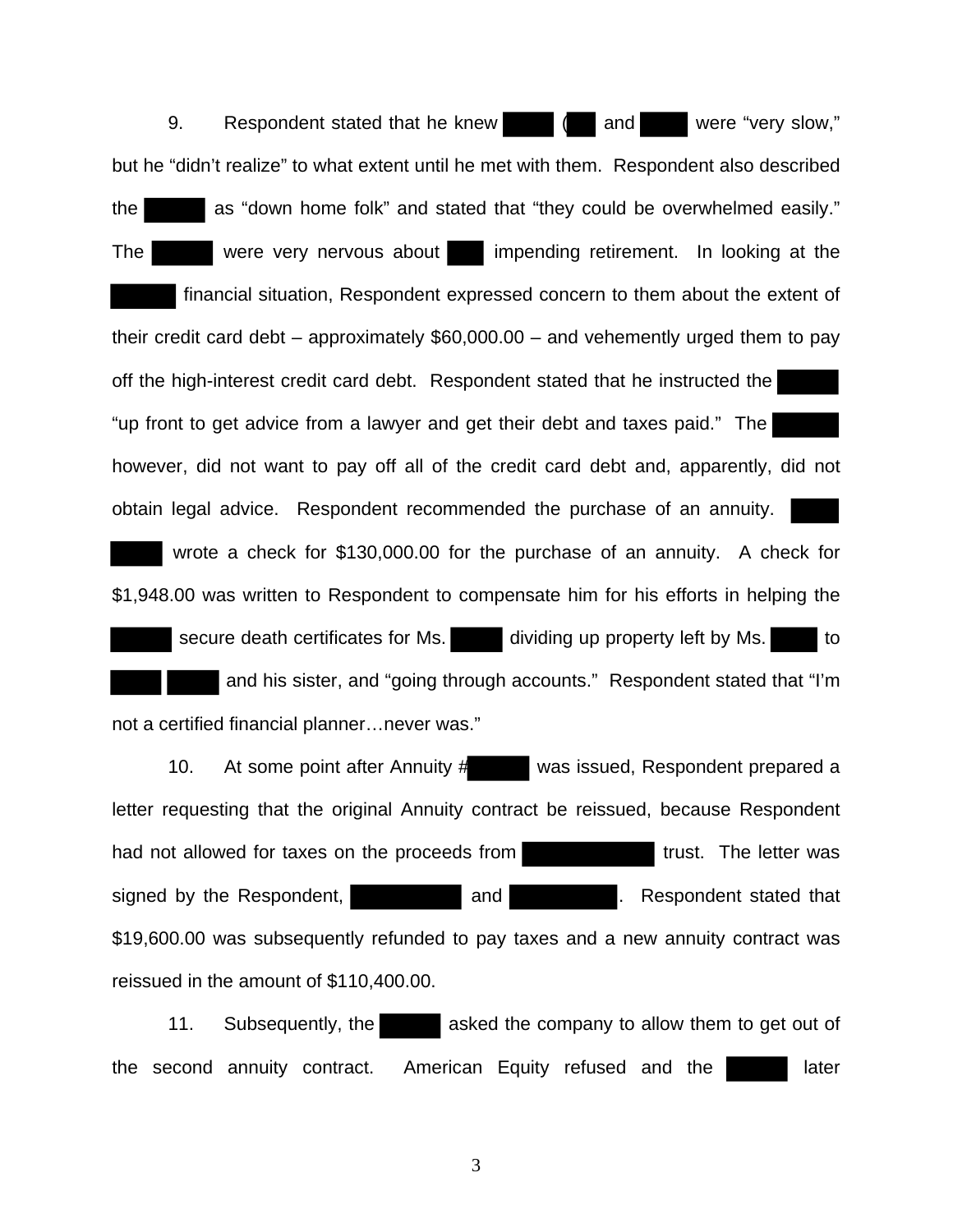surrendered the annuity, incurring high surrender charges, in order to pay additional taxes.

12. Respondent contacted in her home one evening after her initial inquiry to KID in October 2004. Respondent admitted that he prepared the undated, typed letter "from" stating that the \$1,948.00 was a "gift" to Respondent and that she was withdrawing her formal complaint against Respondent.

signed the letter and Respondent sent it to American Equity.

was home alone when Respondent presented it to her.

## **Applicable Law**

13. K.S.A. 2004 Supp. 40-4909(a) provides, in relevant part:

"The commissioner may deny, suspend, revoke or refuse renewal of any license issued under this act if the commissioner finds that the applicant or license holder has: (2) Violated: (A) Any provision of chapter 40 of the Kansas Statutes Annotated, and amendments thereto, or any rule and regulation promulgated hereunder (see also 40-4204(1). . .(8) Used any fraudulent, coercive, or dishonest practice, or demonstrated any incompetence, untrustworthiness, or financial irresponsibility in the conduct of business in this state or elsewhere. . .." K.S.A. 2004 Supp. 40-4909(a).

14. The Commissioner may revoke any license issued under the Insurance

Agents Licensing Act if the Commissioner finds that the interests of the insurer or the insurable interests of the public are not properly served under such license. K.S.A. 2004 Supp. 40-4909(b).

## **Conclusions of Law**

15. The Commissioner has jurisdiction over Respondent as well as the subject

matter of this proceeding, and such proceeding is held in the public interest.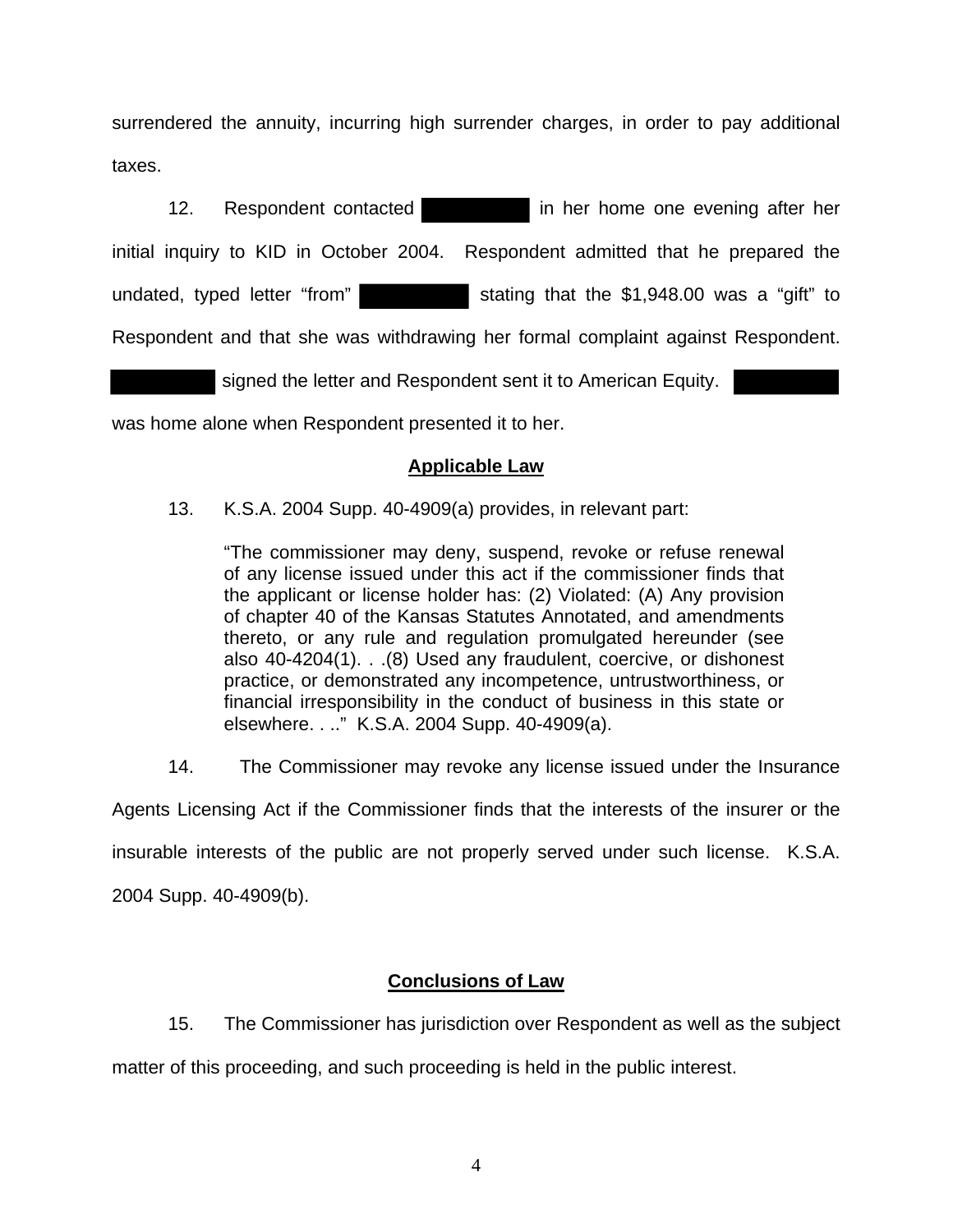The Commissioner finds, based on the facts contained in paragraphs 6 through 11, the Commissioner finds that Respondent has demonstrated incompetence, untrustworthiness, or financial irresponsibility in the conduct of business.

 16. The Commissioner finds that the Respondent exhibited coercive conduct in his interactions with the

 17. Based on the Respondent's conduct, the Commissioner concludes that sufficient grounds exist for the revocation of Respondent's insurance agent's license pursuant to K.S.A. 2004 Supp. 40-4909(b) because such license is not properly serving the interests of the insurer and the insurable interests of the public.

 18 However, the Commissioner finds that, pursuant to K.S.A. 2004 Supp. 40- 4909(h)(1) the Respondent shall be censured in lieu of revocation. The Respondent shall retain his Kansas insurance agent's license during a probationary period of one calendar year from the effective date of this Order. As a condition of that probation, the Respondent shall not sell, solicit or negotiate annuities, until such time as he completes and submits verification of (10) hours of continuing education centered on ethics in addition to any continuing education hours required for his renewal, which is due on September 12, 2005. The additional hours must be completed within twelve (12) months of the effective date of this Order.

 19. The Commissioner concludes that, pursuant to K.S.A. 2004 Supp. 40- 4909(h)(2), Respondent shall pay an administrative penalty of \$250 for violation of K.S.A. 2004 Supp. 40-4911. This penalty must be paid within six (6) months of the effective date of this Order.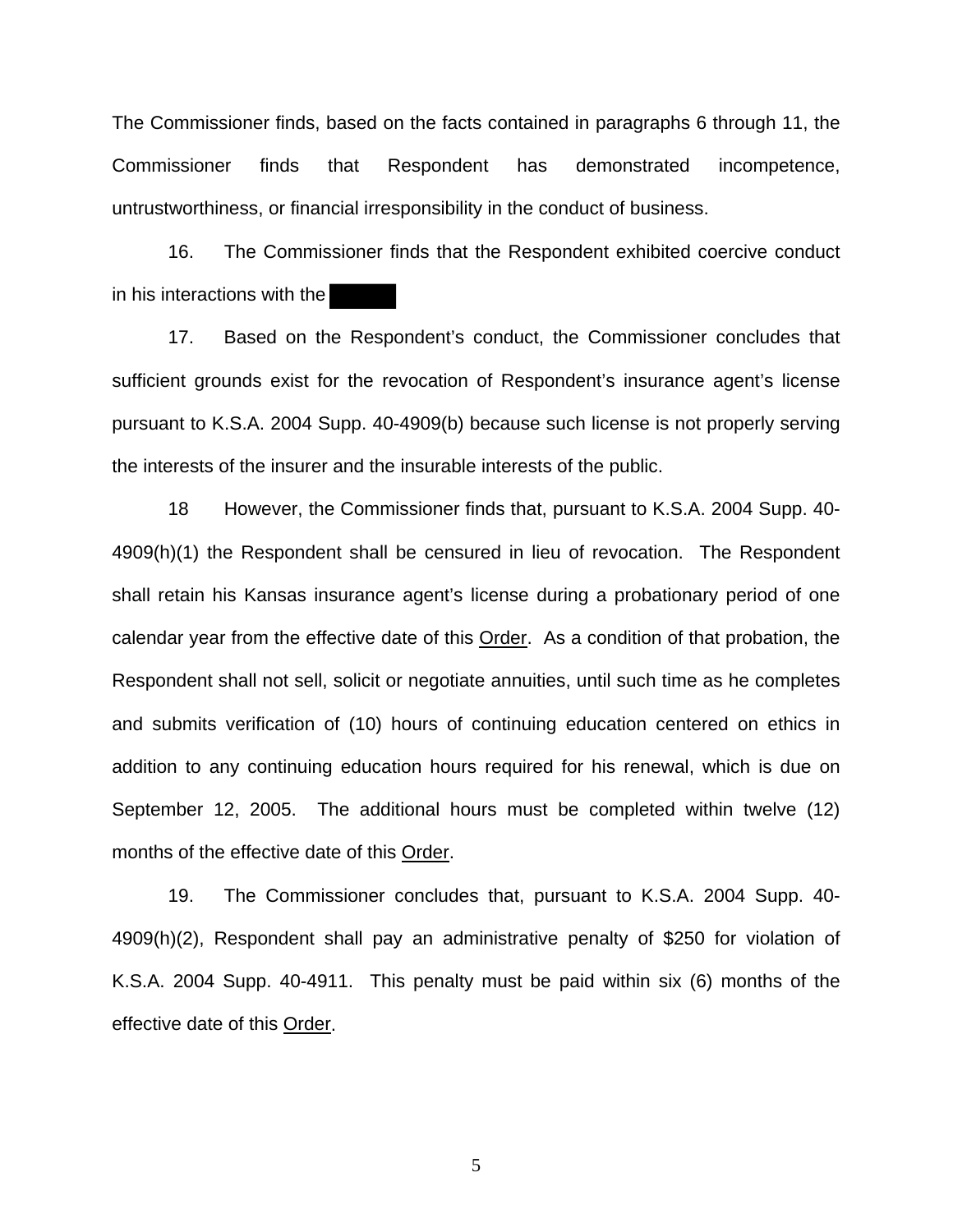20 The Commissioner and Pannone stipulate and agree that any violation of statute or regulation during the one-year probation, whether the violation becomes known or is committed during the probationary period, shall be cause for suspension or revocation of the license at the Commissioner's discretion.

 **IT IS THEREFORE ORDERED BY THE COMMISSIONER OF INSURANCE THAT Rick A. Pannone** shall pay an administrative penalty of \$250 within six months of the effective date of this Order. It is further ordered that Rick A. Pannone shall retain his Kansas resident insurance agent's license on a probationary basis for one year from the date of this Order.

 **IT IS SO ORDERED THIS \_9th\_ DAY OF \_\_September\_\_, 2005, IN THE CITY OF TOPEKA, COUNTY OF SHAWNEE, STATE OF KANSAS.** 



\_/s/ Sandy Praeger\_\_\_\_\_\_\_\_\_\_\_\_\_\_\_\_ **Sandy Praeger** Commissioner of Insurance

\_/s/ John W. Campbell\_\_\_\_\_\_\_\_\_\_\_\_\_\_ John W. Campbell General Counsel

 I, Rick A. Pannone, hereby consent to the foregoing Order and waive hearing and judicial review.

> \_/s/ Rick A. Pannone\_\_\_\_\_\_\_\_\_9/1/05\_ **Rick A. Pannone** Date Respondent

> /s/ Derek J. Shafer Derek J. Shafer Counsel for Respondent